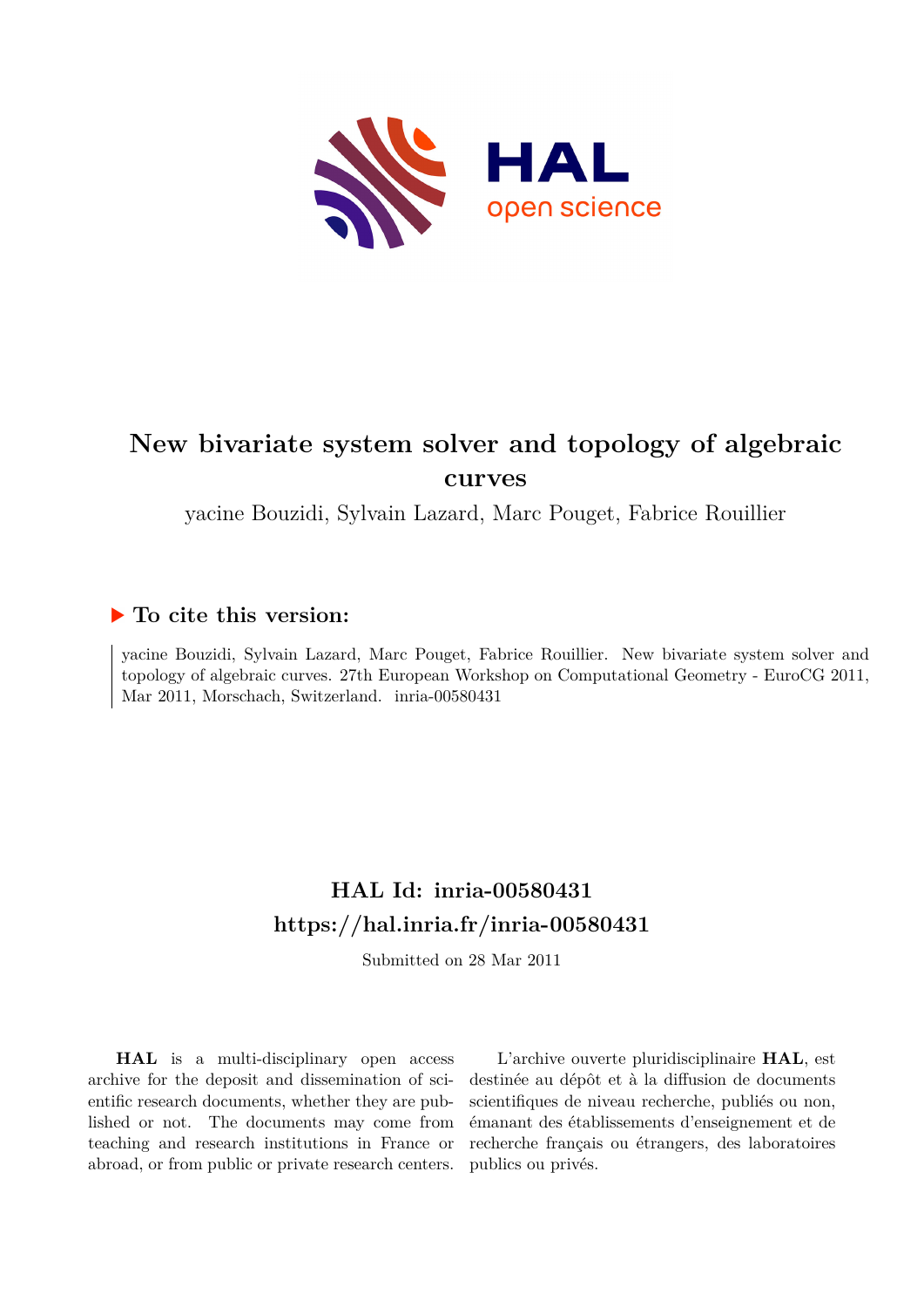### New bivariate system solver and topology of algebraic curves

Yacine Bouzidi\*

Marc Pouget\* Sylvain Lazard\*

Fabrice Rouillier<sup>†</sup>

#### **Abstract**

We present a new approach for solving polynomial systems of two bivariate polynomials with rational coefficients. We first use González-Vega and Necula approach [3] based on sub-resultant sequences for decomposing a system into subsystems according to the number of roots (counted with multiplicities) in vertical lines. We then show how the resulting triangular subsystems can be efficiently solved by computing lexicographic Gröbner basis and Rational Univariate Representations (RURs) of these systems. We also show how this approach can be performed using modular arithmetic, while remaining deterministic.

Finally we apply our solver to the problem of computing the topology of algebraic curves using the algorithm Isotop [2]. We show that our approach yields a substantial gain of a factor between 1 to 10 on curves of degree up to 28 compared to directly computing a Gröbner basis and RUR of the input system, and how it leads to a very competitive algorithm compared to the other state-of-the-art implementations.

#### <span id="page-1-1"></span>1 Bivariate system solving algorithm

We present in this section our new bivariate solver and discuss in Section 2 its application to the computation of the topology of plane algebraic curves.

The input is a system  $S = \{P, Q\}$  where P and Q are two bivariate polynomials in  $\mathbb{Q}[x, y]$ . We solve the system, that is the output is a set of boxes isolating the solutions of  $S$ , i.e., pairwise-disjoint axis-parallel boxes in the  $xy$ -plane, each containing exactly one root.

Our algorithm proceeds in two steps. First we decompose the system  $S$  into a set of triangular systems according to the sub-resultant sequence of  $P$ and  $Q$  (Section 1.1). This decomposition is essentially identical to that of González-Vega and Necula [3]; for completeness, we describe this decomposition in Section 1.2 together with our extension for the treatment of solutions for which the leading coefficient of  $P$  or  $Q$  (seen as a polynomial in  $y$ ) vanishes. In the second step, we compute a Gröbner basis and a Rational Univariate Representation (RUR) [4] of every system of the decomposition (Sections 1.3). We show how the specific form of the input triangular systems permits to trivially compute a Gröbner basis, and yields improvements to the algorithm of [4] for computing a RUR. The RUR is then used in a standard way to solve these systems.

We show in Section 1.4 how these two steps can be performed with modular arithmetic in a deterministic way, yielding a very efficient algorithm.

It should be stressed that we do not compute the multiplicity of the roots in the input system. However, for every root  $(\alpha, \beta)$  of a system  $\{F, \frac{\partial F}{\partial y}\}\$ , we obtain the multiplicity of  $\beta$  as a root of  $F(\alpha, y)$  (Section 2). These multiplicities are needed in our algorithm for computing the topology of plane curves, and this is a key feature of our solving algorithm.

#### <span id="page-1-0"></span>1.1 Preliminaries : sub-resultant sequences

Recall that P and Q are two polynomials in  $\mathbb{Q}[x, y]$ . Considering P and Q as polynomials in y, let  $P =$  $\sum_{i=0}^p a_i y^i$ , and  $Q = \sum_{i=0}^q b_i y^i$  with  $a_i$ ,  $b_i$  in Q[x]. Assume without loss of generality that  $p \leq q$ .

The Sylvester matrix of P and Q is the  $(p+q) \times$  $(p+q)$  matrix where the k-th row consists, for  $1 \leq$  $k \leq q$ , of  $k-1$  zeros, followed by the coefficients of P,  $a_p, \ldots, a_0$ , and completed by  $q - k$  zeros, and, for  $q + 1 \leq k \leq p + q$ , of  $k - q - 1$  zeros, followed by the coefficients of  $Q, b_q, \ldots, b_0$ , and completed by  $p + q - k$  zeros. One denotes by  $Sylv_i$ ,  $i \leq q$ , the  $(p+q-2i)\times (p+q-i)$  matrix obtained from the Sylvester matrix of  $P$  and  $Q$  by deleting the i last rows of the coefficients of  $P$ , the  $i$  last rows of the coefficients of  $Q$ , and the *i* last columns.

**Definition 1** ([1]) The *i-th* polynomial  $\sinh$ resultant of P and Q, denoted by  $Sres_i(P,Q)$ , is the polynomial

 $\det(M_{p+q-2i})y^{i} + \det(M_{p+q-2i+1})y^{i-1} + \cdots + \det(M_{p+q-i})$ 

where  $M_i$  is the square sub-matrix of  $Sylv_i$  of size  $p + q - 2i$  and consisting of the  $p + q - 2i - 1$  first columns and the *j*-th column of  $Sylv_i$ ,  $j \in \{p+q-\}$  $2i, \ldots, p+q-i$ . The sub-resultant sequence of P and Q is the sequence  $Sres_i(P,Q)$  for i from 0 to q.

 $Sres_i(P,Q)$  is a polynomial of degree at most i in  $y$ , and the coefficient of the monomial of degree  $i$ , denoted by  $sres_i(P,Q)$ , is called the *i*-th *principal*  $sub-resultant\ coefficient.$  Note that  $Sres<sub>0</sub>(P,Q)$  =

<sup>\*</sup>INRIA Nancy Grand Est, LORIA laboratory, Nancy, France. Firstname. Name@loria.fr

<sup>&</sup>lt;sup>†</sup>INRIA Paris-Rocquencourt and LIP6 (Université Paris 6, CNRS), Paris, France. Firstname. Name@lip6.fr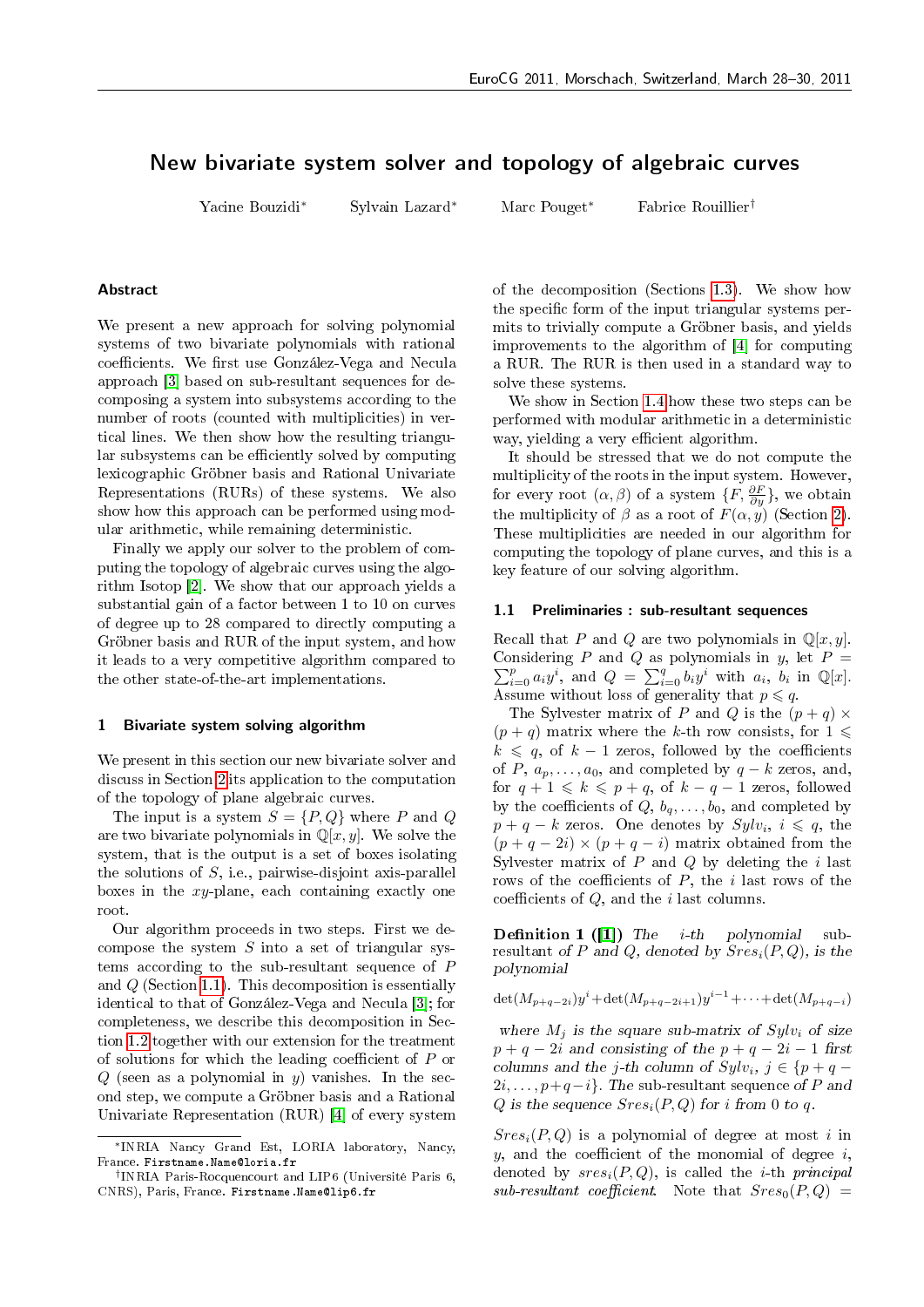$sres<sub>0</sub>(P,Q)$  is the resultant of P and Q. We thus have

<span id="page-2-2"></span>
$$
Sresi(P,Q) = sresi(P,Q)yi + Ri(x,y)
$$
 (1)

where the degree in y of  $R_i$  is at most  $i-1$ , and its degree in  $x$  is at most the product of the total degrees of P and Q (the degree in x is generically maximal for  $i = 0$  which is that of the resultant).

The polynomial sub-resultants of  $P$  and  $Q$  are equal to either 0 or to (up to a constant) polynomials in the remainder sequence of  $P$  and  $Q$  [1, p.308]. For efficiency, the computations of sub-resultant sequences are usually performed by computing polynomial remainder sequences using some variants of Euclid algorithm.

#### <span id="page-2-0"></span>1.2 Triangular decomposition

First, we project the solutions of S on the x-axis; algebraically, this amounts to computing the resultant of P and Q with respect to the variable y. The roots of that resultant, denoted  $Res_u(P,Q) \in \mathbb{Q}[x]$ , are the x-coordinates of the solutions of  $S$ , and the common roots of their leading coefficients  $a_p$  and  $b_q \in \mathbb{Q}[x]$ . Hence, the resultant of  $P$  and  $Q$  provides the xcoordinates of the points where the corresponding curves intersect or have a common vertical asymptote. For each such x-coordinate, the difficulty is to compute the y-coordinates of the corresponding intersection points. This can be done with the sub-resultant sequence based on the following fundamental proposition.

<span id="page-2-1"></span>**Proposition 1 ([3])** Let  $P, Q \in \mathbb{Q}[x, y]$  be two square-free polynomials and consider their subresultant sequence with respect to the variable  $y$ . Let  $\alpha \in \mathbb{R}$  be a root of  $Res_y(P,Q)$  such that  $a_p(\alpha) \neq 0$ and  $b_q(\alpha) \neq 0$ . Then

$$
\begin{cases} \operatorname{sres}_0(\alpha) = 0, \cdots, \operatorname{sres}_{k-1}(\alpha) = 0 \\ \operatorname{sres}_k(\alpha) \neq 0 \end{cases}
$$

$$
\Leftrightarrow \operatorname{Gcd}(P(\alpha, y), Q(\alpha, y)) = \operatorname{Sres}_k(\alpha, y).
$$

We decompose the input system  $S$  into a set of triangular systems with respect to the degree of  $Gcd(P(\alpha, y), Q(\alpha, y))$  according to Prop. 1. Throughout the decomposition we consider the square-free part of the resultant of P and Q,  $Res_u(P,Q)$  =  $Sres_0(P,Q)$ , and we denote it by  $sgrfree(Sres_0(x))$ . Taking the square-free part simplifies the computation but it does not preserve the multiplicities of the roots. However, this is actually critical in our algorithm for computing the multiplicities in the fibers needed for the topology computation, as mentioned earlier (Section 2).

According to Prop. 1, we first consider only  $x$ coordinates on which  $a_p$  and  $b_q$  do not vanish. Geometrically, the roots of  $a_p$  correspond to vertical

asymptotes of the curve  $\mathcal{C}_P$  defined by  $P = 0$ ; similarly for  $b_q$  and the curve  $\mathcal{C}_Q$ . We denote by  $Fres(x)$  the polynomial  $sgrfree(Sres_0(x))$  "without these roots":

<span id="page-2-3"></span>
$$
Fres(x) = \frac{sqrt(Sres_0(x))}{Gcd(sqrfree(Sres_0(x)), a_p(x)b_q(x))}.
$$
 (2)

Solutions outside the vertical asymptotes. The solutions of  $S$  that do not lie on a vertical asymptote of  $\mathcal{C}_P$  or  $\mathcal{C}_Q$  have their x-coordinates solutions of  $Fres(x)$ . The idea is to factorize  $Fres(x)$  with respect to the degree of the  $Gcd(P(\alpha, y), Q(\alpha, y))$  for  $\alpha$ root of  $Fres(x)$ .

Let  $G_1(x) = Gcd(Fres(x), sres_1(x))$  We split  $Fres(x)$  in two factors  $G_1$  and  $F_1(x)$  =  $Fres(x)$  $\frac{1}{G_1(x)},$ and we consider the system  $S_1 =$  $\int F_1(x)$ 

 $Sres_1(x, y) = sres_1(x)y + R(x)$ . The roots of  $S_1$ are exactly the roots  $(\alpha, \beta)$  of S such that the degree of the  $Gcd(P(\alpha, y), Q(\alpha, y))$  is 1. In other words,  $\alpha$  is a root of  $Fres(x)$  such that S admits a unique root  $(\alpha, y)$  counted with multiplicity.

According to Prop. 1, we split again  $G_1$  with respect, this time, to the polynomial  $sres<sub>2</sub>(x)$ . Let  $G_2 = Gcd(G_1, sres_2), F_2 = G_1/G_2$ , the system  $S_2 = \{F_2(x), Sres_2(x, y)\}\$ encodes the solutions  $(\alpha, \beta)$ of S such that the degree of the  $Gcd(P(\alpha, y), Q(\alpha, y))$ is 2. In other words,  $\alpha$  is a root of  $Fres(x)$  such that S admits two roots  $(\alpha, y)$  counted with multiplicity.

We go ahead recursively until we decompose completely  $Fres(x)$  with respect to the polynomials  $sres_1(x), \ldots, sres_q(x)$ . At the k-th step the roots of  $F_k(x)$  are exactly the roots of  $Fres(x)$  verifying  $sres_1(x) = 0, \ldots, sres_{k-1}(x) = 0, \text{ and } sres_k(x) \neq 0.$ 

The result is a set of triangular systems  $S_k = {F_k(x), Sres_k(x, y)}$  such that  $Gcd(F_k(x), sres_k(x)) = 1.$ 

Solutions on vertical asymptotes. We now consider the solutions of S on an asymptote  $x = \alpha$ , with  $\alpha$  a root of  $a_p$  or  $b_q$ . Our algorithm differs here from that of [3] in which they detect when such a situation occurs and shear the coordinate system. For sake of brevity, we only detail the case of solutions on a common asymptote, that is  $x = \alpha$  with  $\alpha$  a root of  $D(x)$ the square-free part of  $Gcd(a_p, b_q)$ . Let  $P_1$ ,  $Q_1$  be defined as follows:

 $P_1 = \sum_{i=1}^{p} (a_i mod D(x))y^i$ ,  $Q_1 = \sum_{i=1}^{q} (b_i mod D(x))y^i$ , where  $U(x) \mod D(x)$  is the remainder of the Euclidean division of  $U(x)$  by  $D(x)$  in  $\mathbb{Q}[x]$ . It is clear that  $P_1, Q_1$  coincide with P and Q above the roots of  $D(x)$ , i.e.,  $\forall \alpha \in \mathbb{R} : D(\alpha) = 0 \implies P_1(\alpha, y) =$  $P(\alpha, y)$  and  $Q_1(\alpha, y) = Q(\alpha, y)$ . We decompose the system  $\{P_1, Q_1\}$  as described above but keeping in the resultant only the roots of  $D(x)$ :  $Fres(x) =$  $sgrfree(Gcd(Sres_0(P_1, Q_1), D(x)))$ . We thus recover in the resulting systems, solutions located on the common asymptotes.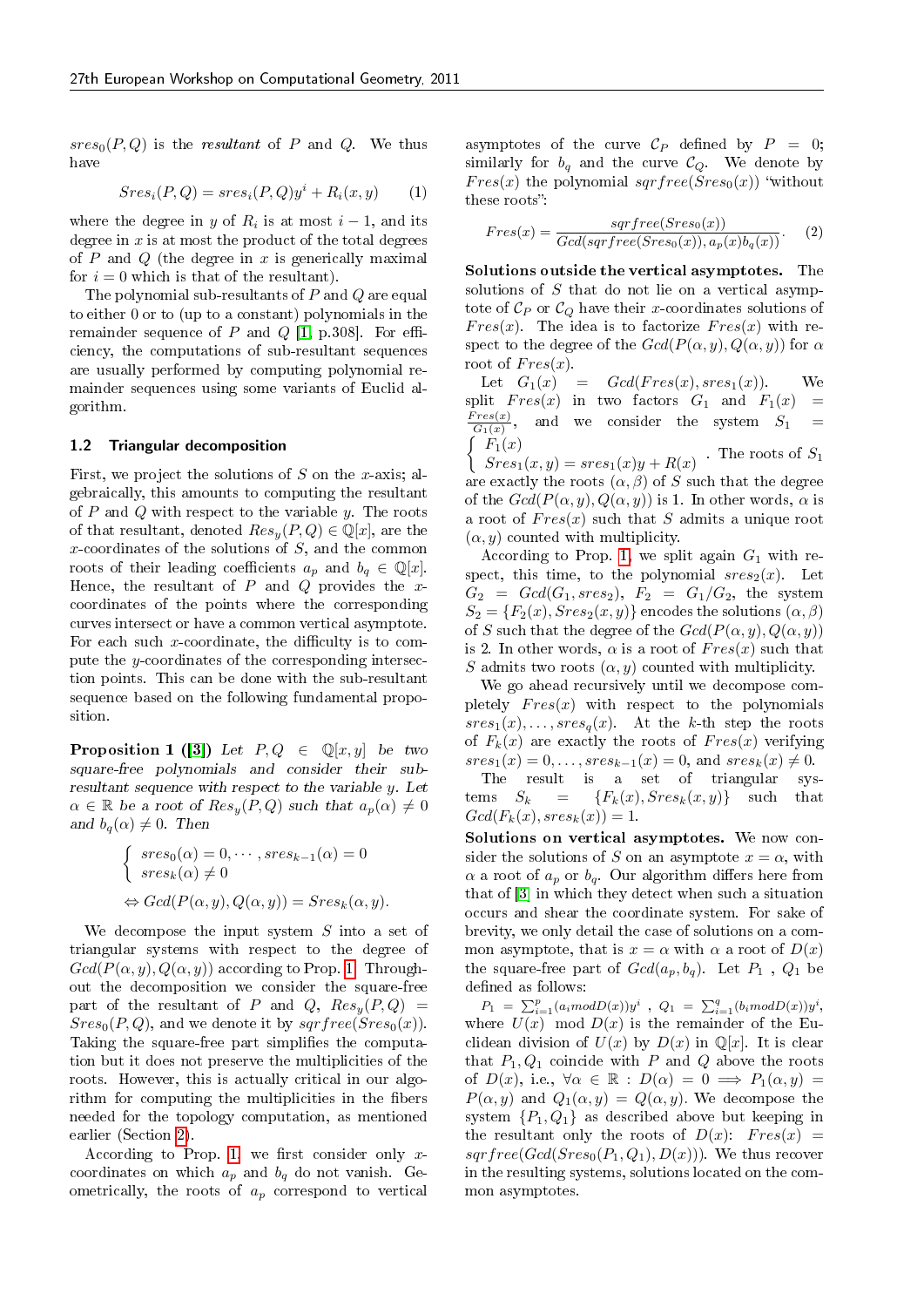Output. The output is a set of triangu- $\text{lar systems} \ \ S_k \ \ = \ \ \left\{ \begin{array}{l} F_k(x) = 0 \\ Sres_k(x,y) = 0 \end{array} \right. \ \ \text{such that}$  $Gcd(F_k(x), sres_k(x)) = 1$  and all  $F_k$  are square-free. For every k there might be several systems  $S_k$ . depending on whether the solution of  $S_k$  lies on a vertical asymptote or not,  $Sres_k$  denotes the k-th subresultant of  $P$  and  $Q$ , or of some reductions of  $P$  and Q modulo some factors of their leading coefficients  $a_n$ and  $b_q$  in  $\mathbb{Q}[x]$ .

#### <span id="page-3-0"></span>1.3 Groebner basis and RUR computation

A specific property of the decomposition obtained above is that  $Gcd(F_k(x), sres_k(x)) = 1$ . By Bézout identity, there exists  $U, V \in \mathbb{Q}[x]$  such that  $UF_k + V sres_k = 1$ . Thus, since  $Sres_k(x, y) =$  $sres_k(P,Q)y^k + R_k(x,y)$  (Eq. (1)), the system  $S_k$  is equivalent to  $\tilde{S}_k$  :  $\begin{cases} F_k(x) = 0 \\ \frac{k}{k} + \tilde{P}$  $F_k(x) = 0$ <br>  $y^k + \tilde{R}_k(x, y) = 0$  where  $\tilde{R}_k$  is the reduction of  $VR_k$  modulo  $F_k$  (that is each coefficient is reduced modulo  $F_k(x)$ ); hence  $\tilde{R}_k$  has degree in y strictly less than  $k$  and strictly less than that of  $F_k$  in x. The resulting system thus is a (reduced) lexicographic Gröbner basis [1].

At this stage, we can use a standard RUR algorithm for solving each of these systems [4]. Recall that given a bivariate system, a RUR defines a parameterization of its solutions with four polynomials  $f, g_x, g_y, g \in \mathbb{Q}[t]$  such that the solutions of the system are  $\left(\frac{g_x(t_i)}{g(t_i)}\right)$  $\tfrac{g_x(t_i)}{g(t_i)}, \tfrac{g_y(t_i)}{g(t_i)}$  $\frac{g_y(t_i)}{g(t_i)}$  for the roots  $t_i$  of  $f$ . It should be stressed that a RUR preserves the multiplicity of the roots of the system, that is, the multiplicity of a root  $t_i$  of f is the multiplicity of the root  $\left(\frac{g_x(t_i)}{g(t_i)}\right)$  $\frac{g_x(t_i)}{g(t_i)}, \frac{g_y(t_i)}{g(t_i)}$  $\frac{g_y(t_i)}{g(t_i)}$ ) in  $\tilde{S}_k$ , and thus in  $S_k$ . The fact that  $F_k$  is square-free yields a geometric interpretation of the multiplicities is the system  $S_k$  that will be exploited in our application on the topology of curves.

The particular structure of the systems we obtain yields improvements to the algorithm of Rouillier [4] for computing a RUR. The critical properties of our input systems  $S_k$  is that (i) they are Gröbner basis for the lexicographic order, which implies that one of the polynomials is univariate, and (ii) there are only two polynomials in the basis. Most of the RUR computations are performed using linear algebra in the quotient algebra  $\mathbb{Q}[x, y]/S_k$  (where  $S_k$  denote here the ideal associated to the system). Property (ii) implies that a basis of this algebra is simply  $\{x^i y^j\}$ , for  $0 \leq i < \text{degree}(F_k)$  and  $0 \leq j < k$ . One important step of the algorithm is to compute the product of all pairs of elements of that basis, reduced modulo the system  $S_k$ ; this step is substantially simplified by the structure of the basis and by using Property (i). The complexity of this step, and actually of the whole RUR computation, is this way reduced from  $O(D^3)$  to  $O(D^2)$  where D is the size of the algebra basis.

#### <span id="page-3-1"></span>1.4 Deterministic modular method

The bitsize of the coefficients in the RUR is reasonable in the sense that these coefficients have more or less the same size as those in the resultant  $[2, §4.2]$ . However, the size of the coefficients of the lexicographic Gröbner basis in the intermediate computations may be quite large. A standard approach for avoiding such intermediate growth is to use modular computations and the Chinese Remainder Theorem [1]. The difficulty being the design of a deterministic algorithm (rather than a Monte-Carlo algorithm). We show how this approach can be applied here.

Without loss of generality, we can assume that the two input polynomials  $P$  and  $Q$  have integer coefficients (rather than rational). For brevity, we only describe how to compute the roots outside the vertical asymptotes; the roots on the vertical asymptotes are treated similarly. Let  $\mu$  be a prime number larger than  $pq$ ,  $\mathbb{Z}_{\mu} = \frac{\mathbb{Z}}{\mu \mathbb{Z}}$ , and let  $\phi_{\mu}$  be the canonical surjection  $\mathbb{Z}[x,y] \to \mathbb{Z}_{\mu}[x,y]$  that transforms the polynomial coefficients modulo  $\mu$ . We first check that (i)  $\phi_{\mu}(a_p) \neq$ 0 and  $\phi_{\mu}(b_q) \neq 0$ , then we compute  $Fres(P,Q)$ and  $Fres(\phi_{\mu}(P), \phi_{\mu}(Q))$  (Eq. (2)) and test whether (ii)  $\phi_{\mu}(Fres(P,Q)) = Fres(\phi_{\mu}(P), \phi_{\mu}(Q))$  and (iii)  $degree(\phi_{\mu}(Fres(P,Q))) = degree(Fres(P,Q)).$  We consider prime numbers in turn until all these properties are satisfied. Then, considering polynomials in  $\mathbb{Z}_{\mu}[x, y]$ , we solve the system  $\{\phi_{\mu}(P), \phi_{\mu}(Q)\}\$ as described in Sections 1.2 and 1.3.

<span id="page-3-2"></span>**Lemma 2** The sum of the degrees of the systems (the degree of a system being the number of its complex roots counted with multiplicity) in the decomposition applied to  $\phi_\mu(P)$  and  $\phi_\mu(Q)$  and performed in  $\mathbb{Z}_\mu[x, y]$ is greater than or equal to the sum of the degrees of the systems in the decomposition of  $P$  and  $Q$  performed over the rationals.

An important remark is that since the RUR preserves multiplicities, the degree of a system is the degree of the first polynomial of its RUR, even when considered over  $\mathbb{Z}_{\mu}[x, y]$ , as soon as  $\mu > pq$  [4]. If the sum of the degrees of the systems obtained by a computation modulo  $\mu$  is strictly greater than the sum of the degrees of the systems obtained by the computation over the rationals, we say that  $\mu$  is an unlucky prime. The difficulty is of course to detect unlucky primes.

Our algorithm selects a set of primes  $\mu$  (as described above), decomposes the system  $\{\phi_\mu(P), \phi_\mu(Q)\}\$ , and determines a RUR for each  $S_k$  over  $\mathbb{Z}_{\mu}[x, y]$ . If the sums of the degrees of  $S_k$  are not the same for all considered primes, the primes for which this sum is not minimal are unlucky, and we discard these primes. Otherwise, either all primes are lucky or they are all unlucky. We then use the Chinese Remainder Theorem to lift the RURs of the systems  $S_k$ .